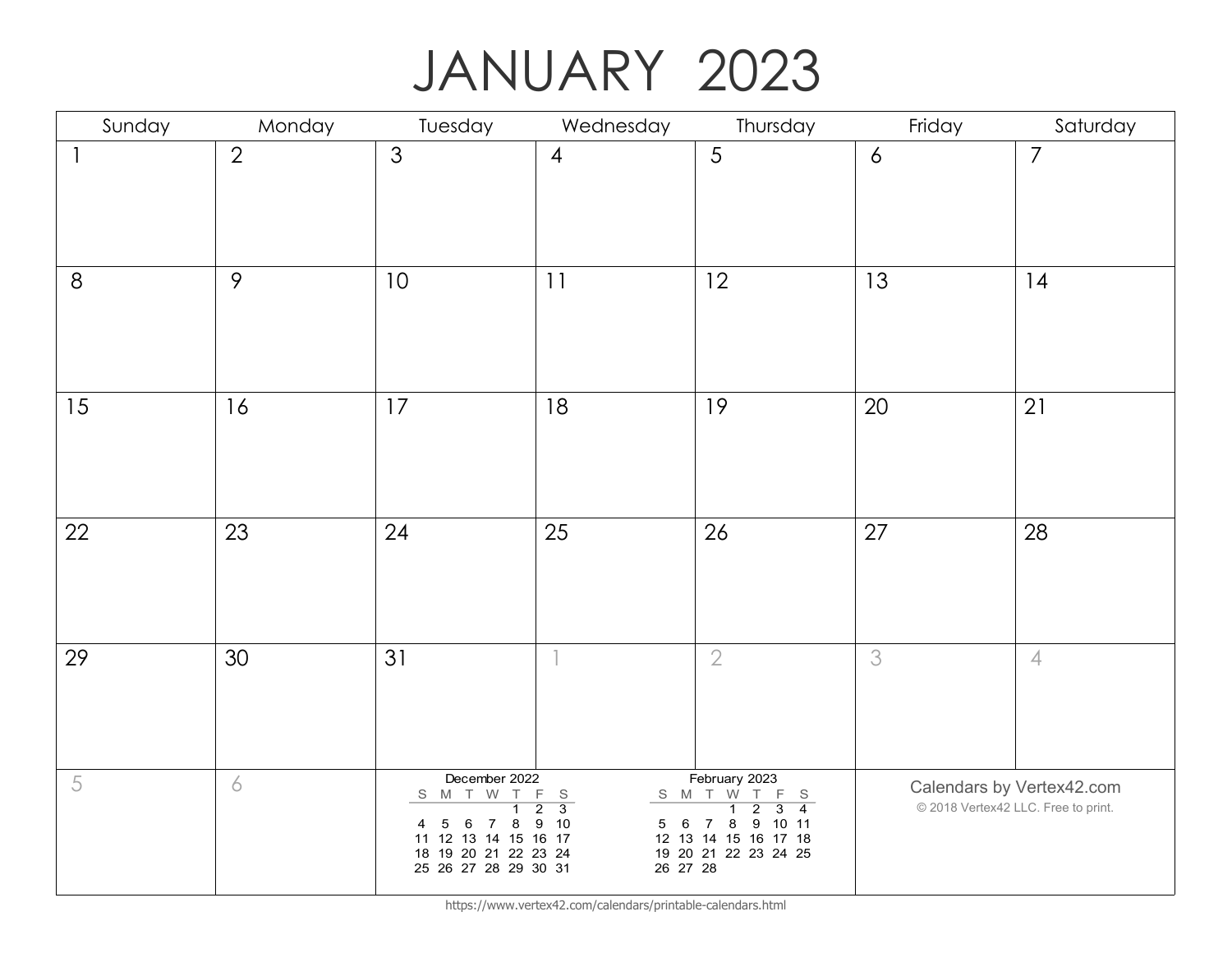## FEBRUARY 2023

| Sunday     | Monday         | Tuesday                                                                                                                                                                                                                       | Wednesday                                       | Thursday                                                                                                                                                                                                                          | Friday         | Saturday                                                         |
|------------|----------------|-------------------------------------------------------------------------------------------------------------------------------------------------------------------------------------------------------------------------------|-------------------------------------------------|-----------------------------------------------------------------------------------------------------------------------------------------------------------------------------------------------------------------------------------|----------------|------------------------------------------------------------------|
| 29         | 30             | 31                                                                                                                                                                                                                            | $\mathbf{1}$                                    | $\overline{2}$                                                                                                                                                                                                                    | $\mathfrak{Z}$ | $\overline{4}$                                                   |
| 5          | $\overline{6}$ | $\overline{7}$                                                                                                                                                                                                                | 8                                               | 9                                                                                                                                                                                                                                 | 10             | 11                                                               |
| 12         | 13             | 14                                                                                                                                                                                                                            | 15                                              | 16                                                                                                                                                                                                                                | 17             | 18                                                               |
| 19         | $20\,$         | 21                                                                                                                                                                                                                            | 22                                              | 23                                                                                                                                                                                                                                | 24             | 25                                                               |
| 26         | 27             | 28                                                                                                                                                                                                                            |                                                 | $\overline{2}$                                                                                                                                                                                                                    | 3              | $\overline{4}$                                                   |
| $\sqrt{5}$ | 6              | January 2023<br>S M T<br>W<br>T.<br>$\overline{2}$<br>$\overline{3}$<br>$\overline{5}$<br>$\overline{4}$<br>$\mathbf{1}$<br>$\overline{9}$<br>10 11 12 13 14<br>8<br>15 16 17 18 19 20 21<br>22 23 24 25 26 27 28<br>29 30 31 | F.<br>$\mathbb S$<br>$\overline{7}$<br>6<br>5 6 | March 2023<br>S M T W<br>$\top$<br>F S<br>$\overline{\mathbf{1}}$<br>$\overline{2}$<br>$\overline{3}$<br>$\overline{4}$<br>8<br>9<br>10 11<br>$\overline{7}$<br>12 13 14 15 16 17 18<br>19 20 21 22 23 24 25<br>26 27 28 29 30 31 |                | Calendars by Vertex42.com<br>© 2018 Vertex42 LLC. Free to print. |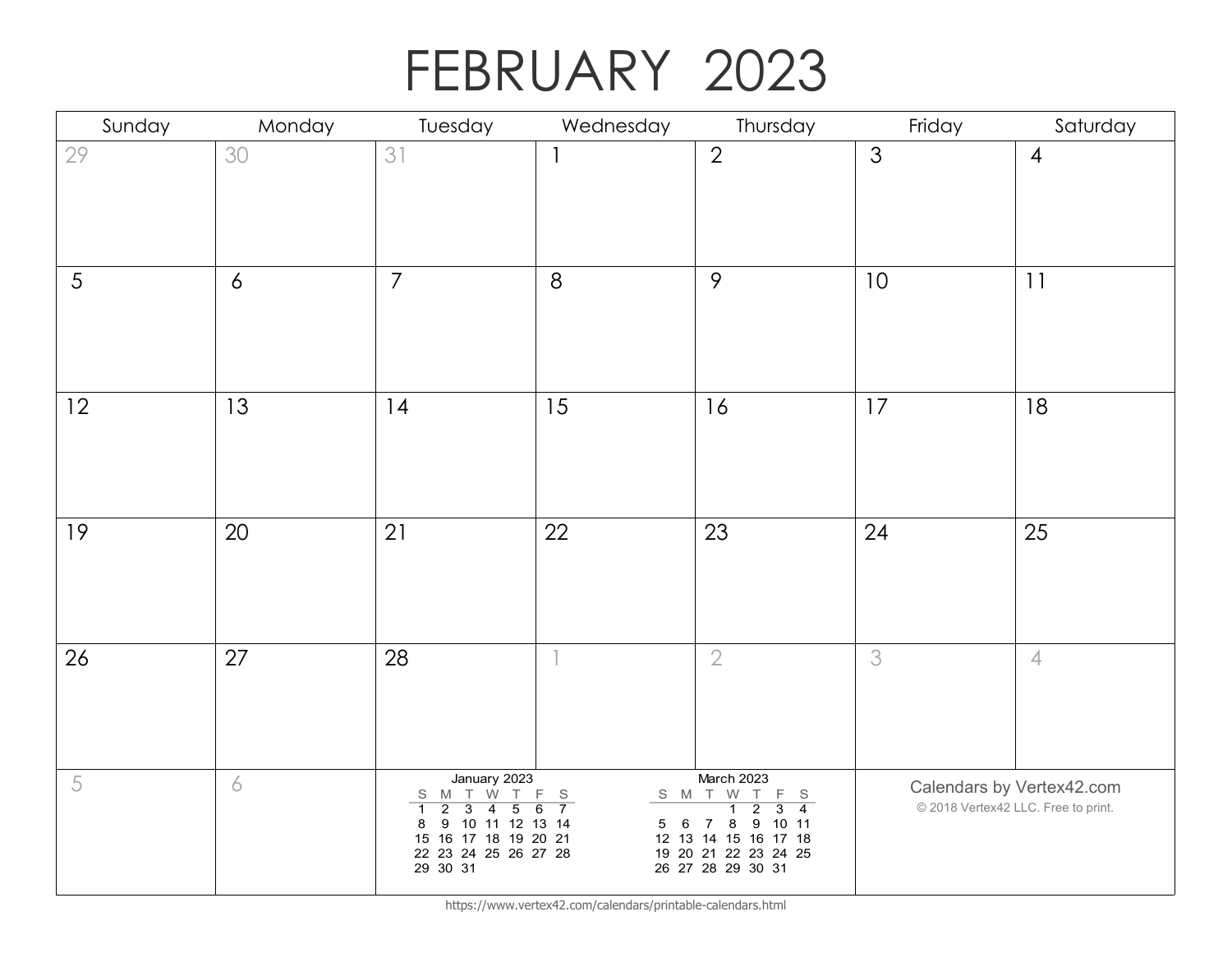# MARCH 2023

| Sunday         | Monday           | Tuesday                                                                                                                                   | Wednesday                                                                                    | Thursday                                                                                                                                       | Friday         | Saturday                                                         |
|----------------|------------------|-------------------------------------------------------------------------------------------------------------------------------------------|----------------------------------------------------------------------------------------------|------------------------------------------------------------------------------------------------------------------------------------------------|----------------|------------------------------------------------------------------|
| 26             | 27               | 28                                                                                                                                        |                                                                                              | $\overline{2}$                                                                                                                                 | $\mathfrak{Z}$ | $\overline{4}$                                                   |
| $\overline{5}$ | $\boldsymbol{6}$ | $\overline{7}$                                                                                                                            | 8                                                                                            | $\mathcal{P}$                                                                                                                                  | 10             | 11                                                               |
| 12             | 13               | 14                                                                                                                                        | 15                                                                                           | 16                                                                                                                                             | 17             | 18                                                               |
| 19             | 20               | 21                                                                                                                                        | 22                                                                                           | 23                                                                                                                                             | 24             | 25                                                               |
| 26             | 27               | 28                                                                                                                                        | 29                                                                                           | 30                                                                                                                                             | 31             |                                                                  |
| $\sqrt{2}$     | 3                | February 2023<br>S M T W T F S<br>$\overline{2}$<br>$\overline{1}$<br>5 6 7 8<br>12 13 14 15 16 17 18<br>19 20 21 22 23 24 25<br>26 27 28 | $\overline{4}$<br>$\overline{3}$<br>9 10 11<br>$\mathbf{3}$<br>$\overline{c}$<br>9<br>$30\,$ | April 2023<br>S M T W T<br>F S<br>$\overline{1}$<br>5<br>8<br>4<br>6<br>7<br>10 11 12 13 14 15<br>16 17 18 19 20 21 22<br>23 24 25 26 27 28 29 |                | Calendars by Vertex42.com<br>© 2018 Vertex42 LLC. Free to print. |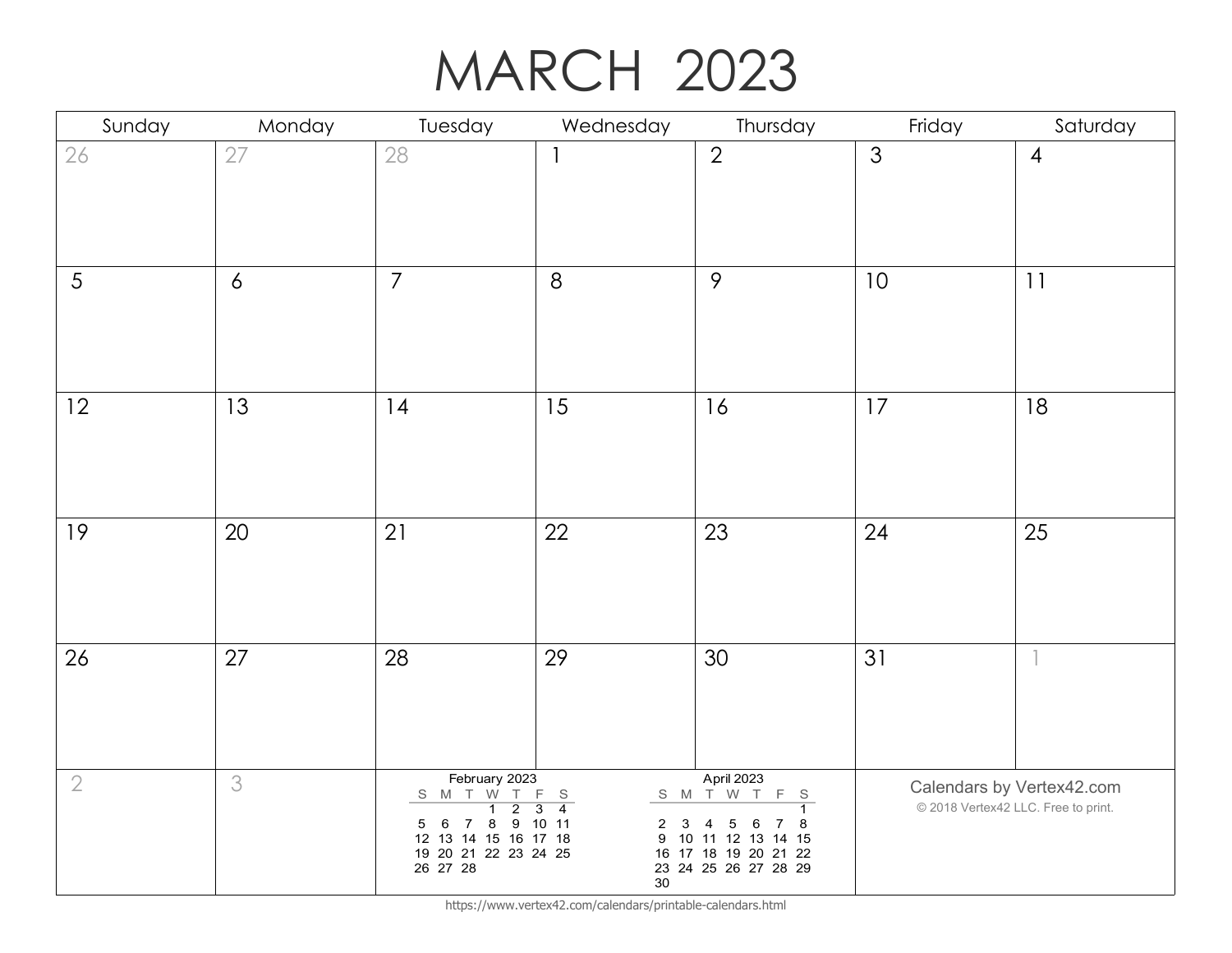## APRIL 2023

| Sunday         | Monday         | Tuesday                                                                                                                                             | Wednesday                                     | Thursday                                                                                                                                                                                                                                         | Friday         | Saturday                                                         |
|----------------|----------------|-----------------------------------------------------------------------------------------------------------------------------------------------------|-----------------------------------------------|--------------------------------------------------------------------------------------------------------------------------------------------------------------------------------------------------------------------------------------------------|----------------|------------------------------------------------------------------|
| $26\,$         | 27             | 28                                                                                                                                                  | 29                                            | 30                                                                                                                                                                                                                                               | 31             |                                                                  |
| $\overline{2}$ | $\mathfrak{Z}$ | $\overline{4}$                                                                                                                                      | 5                                             | $\overline{6}$                                                                                                                                                                                                                                   | $\overline{7}$ | 8                                                                |
| $\mathcal{P}$  | 10             | 11                                                                                                                                                  | 12                                            | 13                                                                                                                                                                                                                                               | 14             | 15                                                               |
| 16             | 17             | 18                                                                                                                                                  | 19                                            | 20                                                                                                                                                                                                                                               | 21             | 22                                                               |
| 23             | 24             | 25                                                                                                                                                  | 26                                            | 27                                                                                                                                                                                                                                               | 28             | 29                                                               |
| 30             |                | March 2023<br>S M T W T<br>$\overline{2}$<br>$\overline{1}$<br>5 6 7 8 9 10 11<br>12 13 14 15 16 17 18<br>19 20 21 22 23 24 25<br>26 27 28 29 30 31 | F S<br>$\overline{4}$<br>$\overline{3}$<br>78 | May 2023<br>$\begin{array}{c cccc}\nS & M & T & W & T \\ \hline\n1 & 2 & 3 & 4\n\end{array}$<br>$\begin{array}{cc} F & S \\ 5 & 6 \end{array}$<br>$\overline{3}$<br>9 10 11 12 13<br>14 15 16 17 18 19 20<br>21 22 23 24 25 26 27<br>28 29 30 31 |                | Calendars by Vertex42.com<br>© 2018 Vertex42 LLC. Free to print. |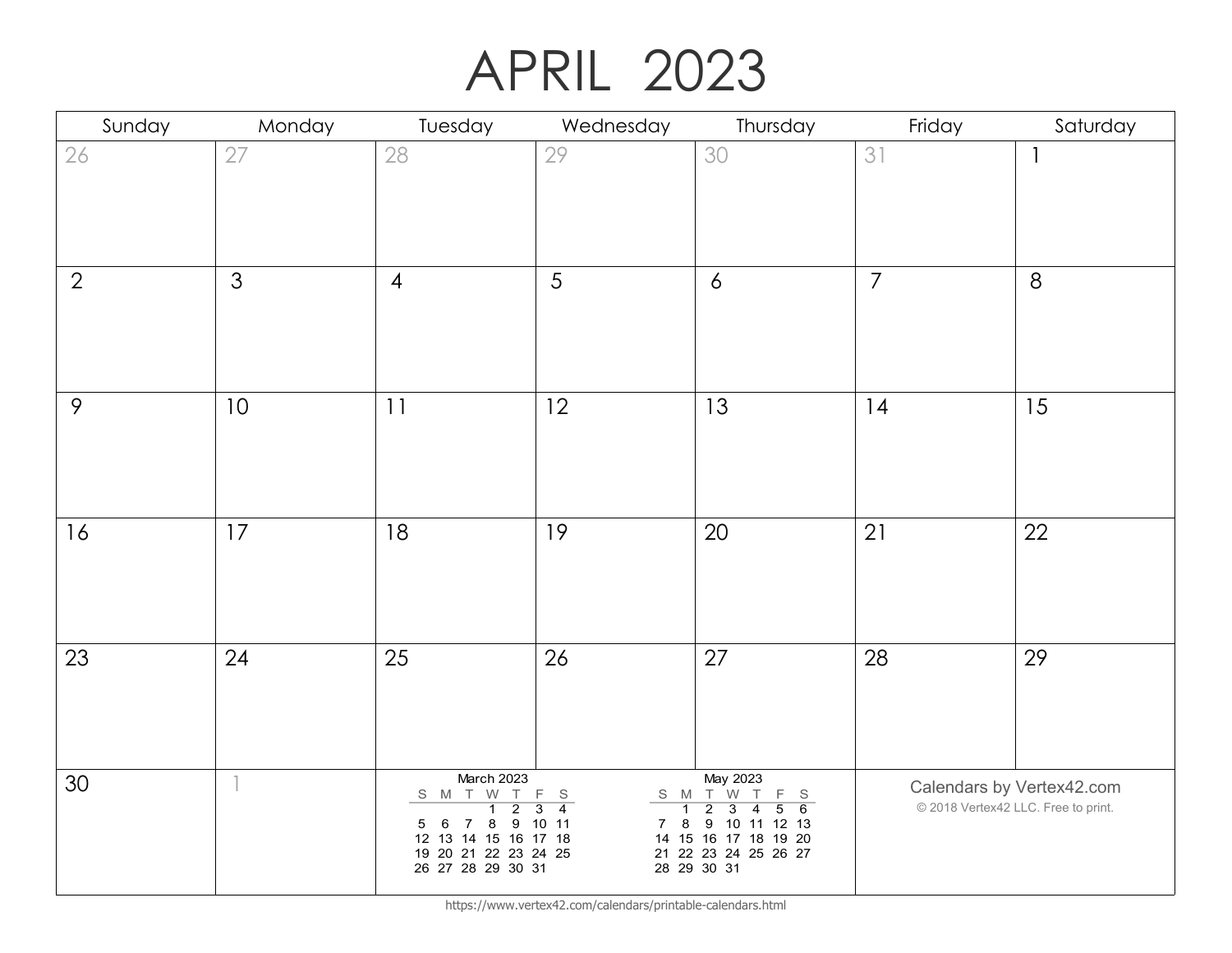#### MAY 2023

| Sunday         | Monday | Tuesday                                                                                                                                               | Wednesday                                      | Thursday                                                                                                                                                                                | Friday     | Saturday                                                         |
|----------------|--------|-------------------------------------------------------------------------------------------------------------------------------------------------------|------------------------------------------------|-----------------------------------------------------------------------------------------------------------------------------------------------------------------------------------------|------------|------------------------------------------------------------------|
| 30             |        | $\overline{2}$                                                                                                                                        | $\mathfrak{S}$                                 | $\overline{4}$                                                                                                                                                                          | 5          | $\overline{6}$                                                   |
| $\overline{7}$ | 8      | $\mathcal{P}$                                                                                                                                         | 10                                             | 11                                                                                                                                                                                      | 12         | 13                                                               |
| 14             | 15     | 16                                                                                                                                                    | 17                                             | 18                                                                                                                                                                                      | 19         | 20                                                               |
| 21             | 22     | 23                                                                                                                                                    | 24                                             | 25                                                                                                                                                                                      | 26         | 27                                                               |
| 28             | 29     | 30                                                                                                                                                    | 31                                             |                                                                                                                                                                                         | $\sqrt{2}$ | 3                                                                |
| $\overline{4}$ | 5      | April 2023<br>S M T W T<br>$\mathbf{3}$<br>$\overline{c}$<br>4<br>5<br>6<br>9 10 11 12 13 14 15<br>16 17 18 19 20 21 22<br>23 24 25 26 27 28 29<br>30 | F S<br>$\overline{1}$<br>$\bf 8$<br>$4\quad 5$ | <b>June 2023</b><br>S M T W T<br>$F S$<br>2 3<br>$\overline{\mathbf{1}}$<br>9 10<br>$\,6\,$<br>8<br>$\overline{7}$<br>11 12 13 14 15 16 17<br>18 19 20 21 22 23 24<br>25 26 27 28 29 30 |            | Calendars by Vertex42.com<br>© 2018 Vertex42 LLC. Free to print. |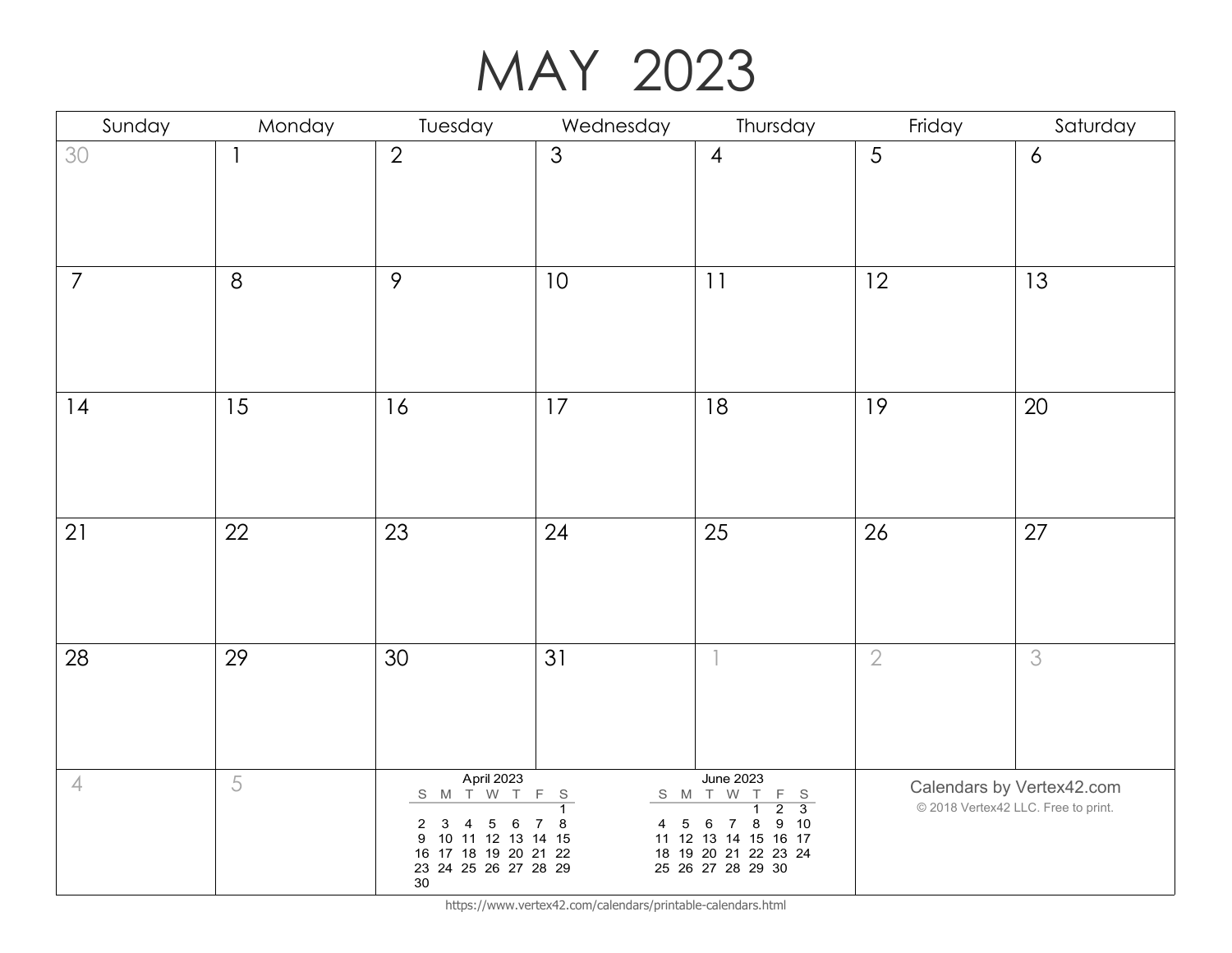# JUNE 2023

| Sunday         | Monday | Tuesday                                                                           | Wednesday                                            | Thursday                                     | Friday         | Saturday                                                         |
|----------------|--------|-----------------------------------------------------------------------------------|------------------------------------------------------|----------------------------------------------|----------------|------------------------------------------------------------------|
| 28             | 29     | 30                                                                                | 31                                                   | $\overline{\phantom{a}}$                     | $\overline{2}$ | 3                                                                |
|                |        |                                                                                   |                                                      |                                              |                |                                                                  |
|                |        |                                                                                   |                                                      |                                              |                |                                                                  |
|                |        |                                                                                   |                                                      |                                              |                |                                                                  |
| $\overline{4}$ | 5      | $\boldsymbol{6}$                                                                  | $\overline{7}$                                       | $\delta$                                     | $\mathcal{P}$  | 10                                                               |
|                |        |                                                                                   |                                                      |                                              |                |                                                                  |
|                |        |                                                                                   |                                                      |                                              |                |                                                                  |
| 11             | 12     | 13                                                                                | 4                                                    | 15                                           | 16             | 17                                                               |
|                |        |                                                                                   |                                                      |                                              |                |                                                                  |
|                |        |                                                                                   |                                                      |                                              |                |                                                                  |
|                |        |                                                                                   |                                                      |                                              |                |                                                                  |
| 18             | 19     | 20                                                                                | 21                                                   | 22                                           | 23             | 24                                                               |
|                |        |                                                                                   |                                                      |                                              |                |                                                                  |
|                |        |                                                                                   |                                                      |                                              |                |                                                                  |
|                |        |                                                                                   |                                                      |                                              |                |                                                                  |
| 25             | 26     | 27                                                                                | 28                                                   | 29                                           | 30             |                                                                  |
|                |        |                                                                                   |                                                      |                                              |                |                                                                  |
|                |        |                                                                                   |                                                      |                                              |                |                                                                  |
|                |        | May 2023                                                                          |                                                      | <b>July 2023</b>                             |                |                                                                  |
| $\sqrt{2}$     | 3      | S M T W T<br>$\overline{1}$<br>$\overline{2}$<br>$\overline{3}$<br>$\overline{4}$ | $\mathsf F$<br>S<br>$\overline{6}$<br>$\overline{5}$ | S M T W T<br>F S<br>$\overline{1}$           |                | Calendars by Vertex42.com<br>© 2018 Vertex42 LLC. Free to print. |
|                |        | $\boldsymbol{8}$<br>9 10 11 12 13<br>$7\overline{ }$<br>14 15 16 17 18 19 20      | $\overline{2}$<br>3                                  | 4<br>5<br>8<br>6<br>7<br>9 10 11 12 13 14 15 |                |                                                                  |
|                |        | 21 22 23 24 25 26 27<br>28 29 30 31                                               |                                                      | 16 17 18 19 20 21 22<br>23 24 25 26 27 28 29 |                |                                                                  |
|                |        |                                                                                   | 30 31                                                |                                              |                |                                                                  |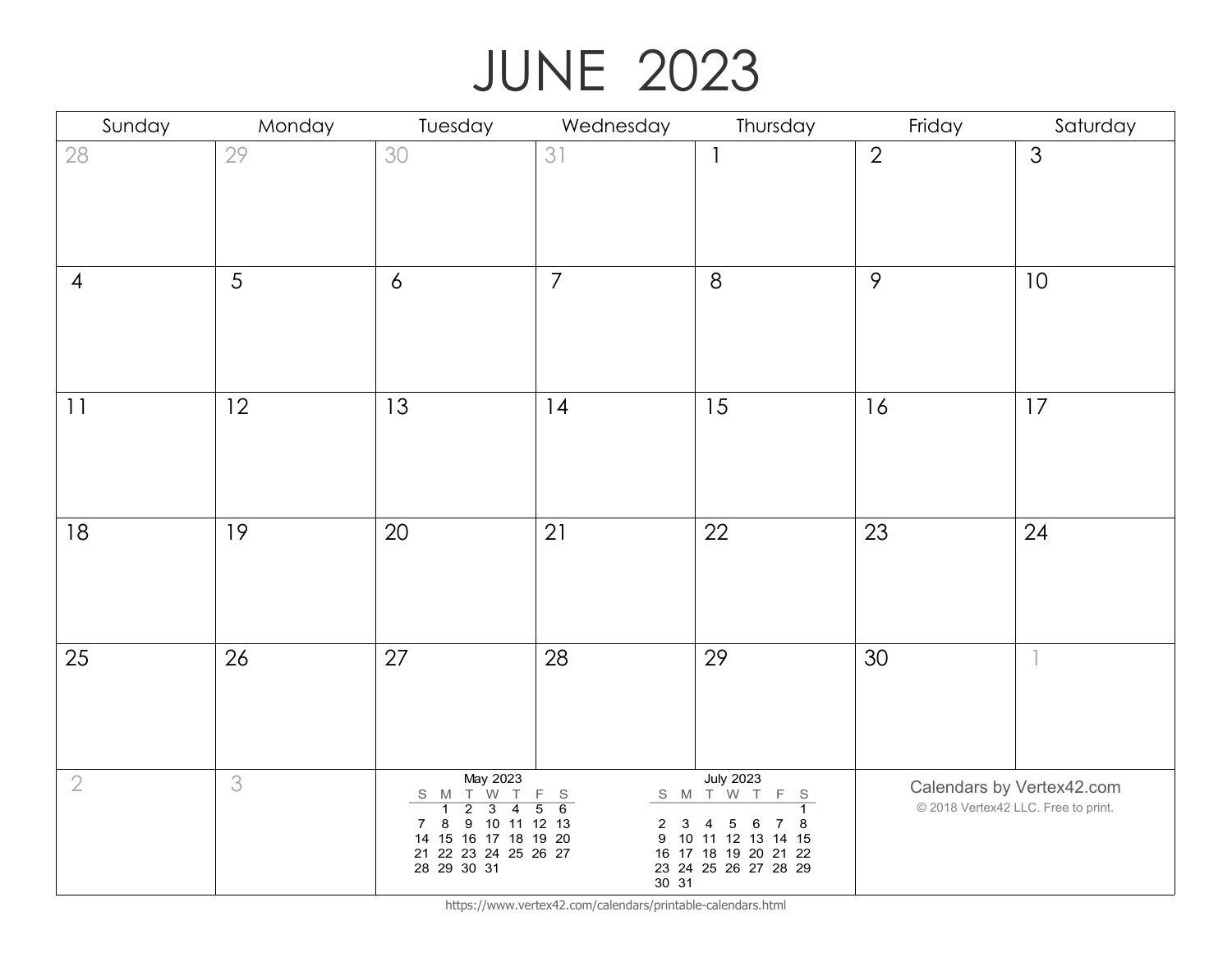# JULY 2023

| Sunday         | Monday         | Tuesday                                                                                                                                                                  | Wednesday                                                           | Thursday                                                                                                                                                                                                                   | Friday         | Saturday                                                         |
|----------------|----------------|--------------------------------------------------------------------------------------------------------------------------------------------------------------------------|---------------------------------------------------------------------|----------------------------------------------------------------------------------------------------------------------------------------------------------------------------------------------------------------------------|----------------|------------------------------------------------------------------|
| $25\,$         | 26             | 27                                                                                                                                                                       | 28                                                                  | 29                                                                                                                                                                                                                         | 30             |                                                                  |
| $\overline{2}$ | $\mathfrak{Z}$ | $\overline{4}$                                                                                                                                                           | 5                                                                   | $\overline{6}$                                                                                                                                                                                                             | $\overline{7}$ | 8                                                                |
| $\mathcal{P}$  | 10             | 11                                                                                                                                                                       | 12                                                                  | 13                                                                                                                                                                                                                         | 4              | 15                                                               |
| 16             | 17             | 18                                                                                                                                                                       | 19                                                                  | 20                                                                                                                                                                                                                         | 21             | 22                                                               |
| 23             | 24             | 25                                                                                                                                                                       | 26                                                                  | 27                                                                                                                                                                                                                         | 28             | 29                                                               |
| 30             | 31             | <b>June 2023</b><br>S M T W T<br>$\overline{1}$<br>$5\phantom{.0}$<br>8<br>6<br>$\overline{7}$<br>4<br>11 12 13 14 15 16 17<br>18 19 20 21 22 23 24<br>25 26 27 28 29 30 | $\mathsf F$<br>S<br>$\overline{3}$<br>$\overline{2}$<br>9 10<br>6 7 | August 2023<br>$\begin{array}{c cccccc} S & M & \overline{1} & W & \overline{1} & F & S \\ \hline & 1 & 2 & 3 & 4 & 5 \\ \end{array}$<br>8<br>9 10 11 12<br>13 14 15 16 17 18 19<br>20 21 22 23 24 25 26<br>27 28 29 30 31 |                | Calendars by Vertex42.com<br>© 2018 Vertex42 LLC. Free to print. |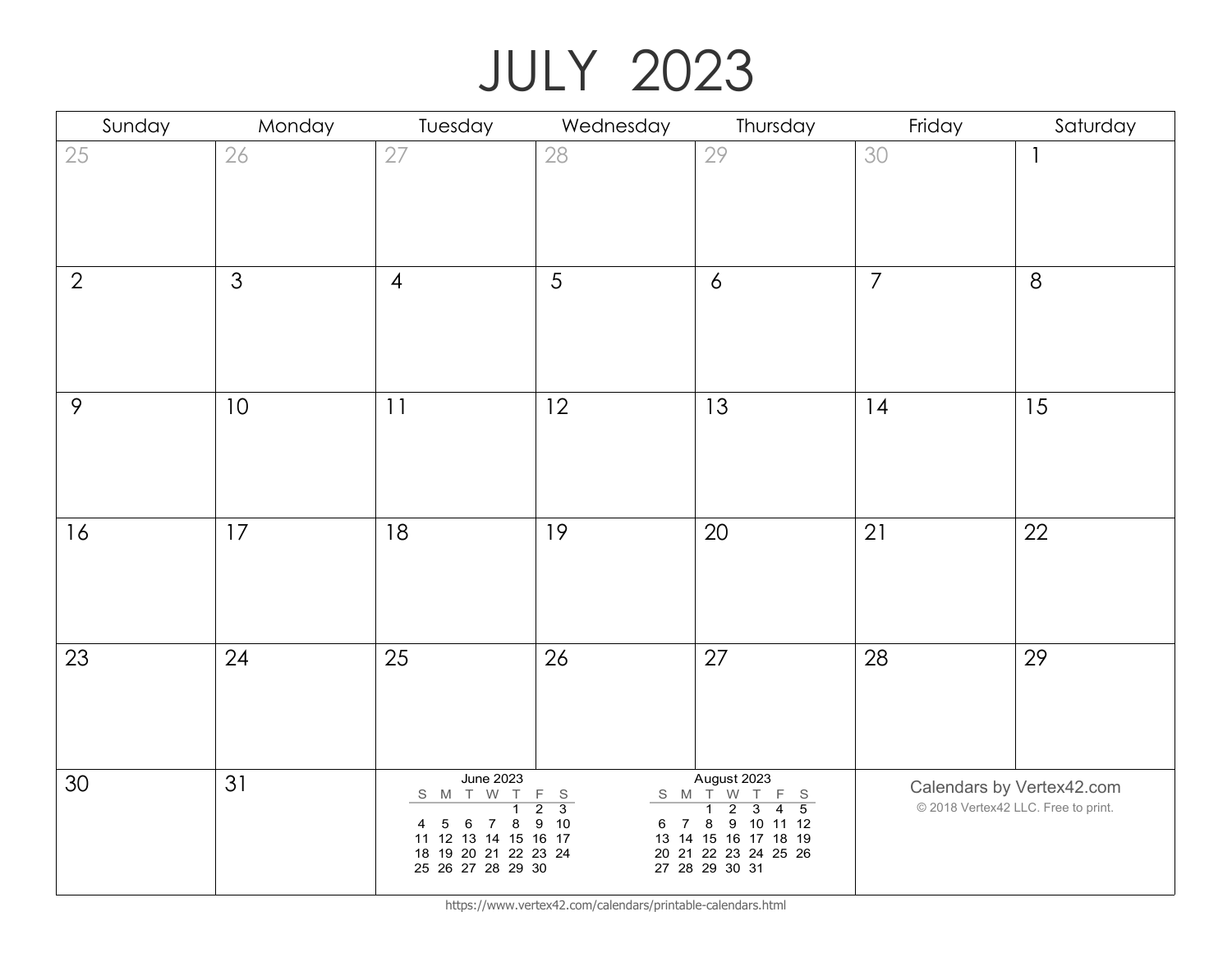# AUGUST 2023

| Sunday         | Monday         | Tuesday                                                                                                                                                        | Wednesday                                 | Thursday                                                                                                                                                                            | Friday         | Saturday                                                         |
|----------------|----------------|----------------------------------------------------------------------------------------------------------------------------------------------------------------|-------------------------------------------|-------------------------------------------------------------------------------------------------------------------------------------------------------------------------------------|----------------|------------------------------------------------------------------|
| 30             | 31             | $\mathbf{1}$                                                                                                                                                   | $\overline{2}$                            | 3                                                                                                                                                                                   | $\overline{4}$ | 5                                                                |
| $\overline{6}$ | $\overline{7}$ | 8                                                                                                                                                              | 9                                         | 10                                                                                                                                                                                  | 11             | 12                                                               |
| 13             | 14             | 15                                                                                                                                                             | 16                                        | 17                                                                                                                                                                                  | 18             | 19                                                               |
| 20             | 21             | 22                                                                                                                                                             | 23                                        | 24                                                                                                                                                                                  | 25             | 26                                                               |
| 27             | 28             | 29                                                                                                                                                             | 30                                        | 31                                                                                                                                                                                  |                | $\sqrt{2}$                                                       |
| 3              | $\overline{4}$ | <b>July 2023</b><br>S M T W T<br>$\mathbf{3}$<br>$\overline{2}$<br>4<br>5<br>6<br>9 10 11 12 13 14 15<br>16 17 18 19 20 21 22<br>23 24 25 26 27 28 29<br>30 31 | F S<br>$\overline{1}$<br>$3 \quad 4$<br>8 | September 2023<br>S M T W T<br>$F_S$<br>$\overline{2}$<br>$\overline{5}$<br>$\boldsymbol{9}$<br>6<br>8<br>7<br>10 11 12 13 14 15 16<br>17 18 19 20 21 22 23<br>24 25 26 27 28 29 30 |                | Calendars by Vertex42.com<br>© 2018 Vertex42 LLC. Free to print. |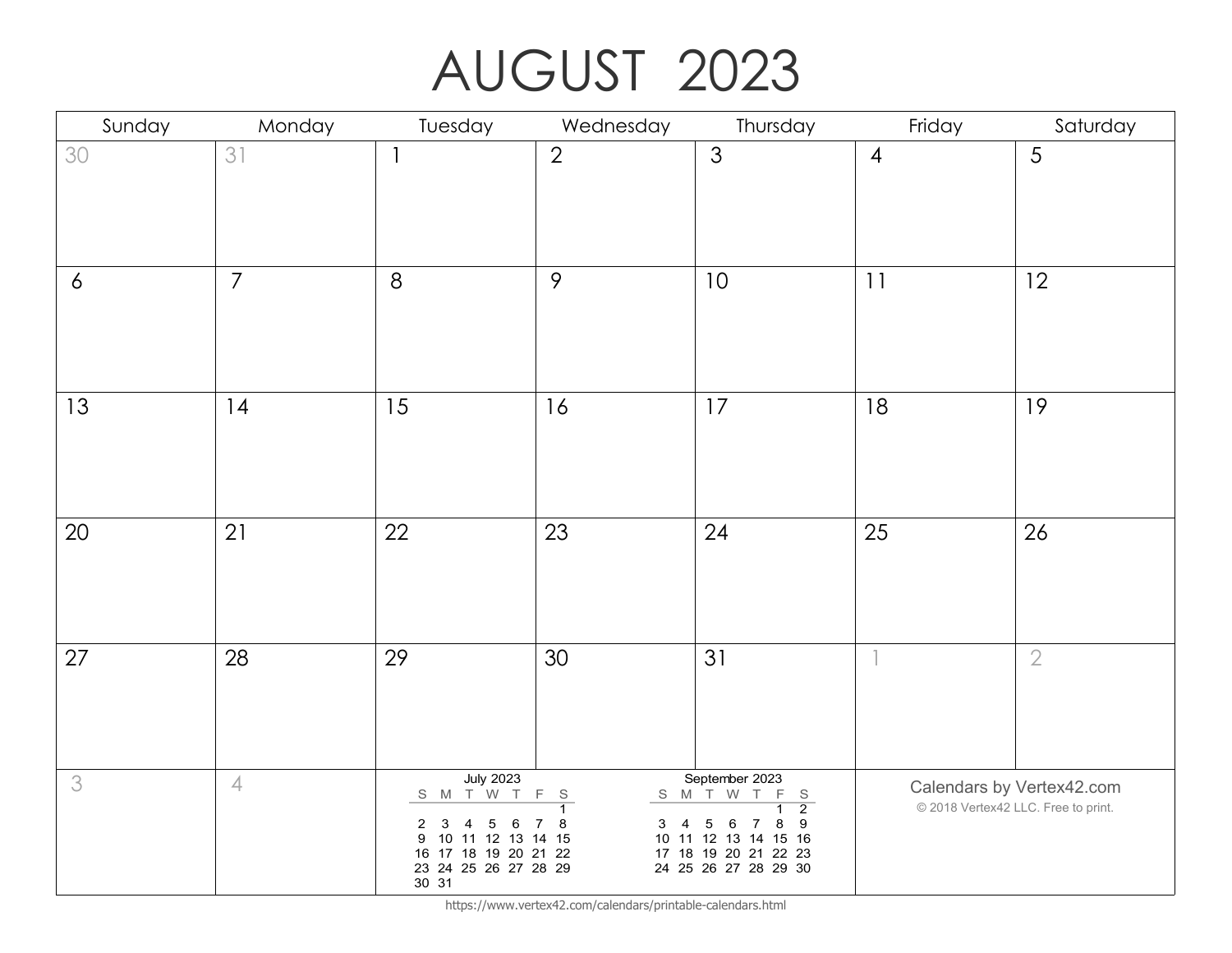# SEPTEMBER 2023

| Sunday         | Monday         | Tuesday                                                                        | Wednesday                                                                            | Thursday                                                                                                  | Friday | Saturday                                                         |
|----------------|----------------|--------------------------------------------------------------------------------|--------------------------------------------------------------------------------------|-----------------------------------------------------------------------------------------------------------|--------|------------------------------------------------------------------|
| 27             | 28             | 29                                                                             | 30                                                                                   | 31                                                                                                        |        | $\overline{2}$                                                   |
|                |                |                                                                                |                                                                                      |                                                                                                           |        |                                                                  |
|                |                |                                                                                |                                                                                      |                                                                                                           |        |                                                                  |
| $\mathfrak{S}$ | $\overline{4}$ | 5                                                                              | $\overline{6}$                                                                       | $\overline{7}$                                                                                            | 8      | $\mathcal{P}$                                                    |
|                |                |                                                                                |                                                                                      |                                                                                                           |        |                                                                  |
|                |                |                                                                                |                                                                                      |                                                                                                           |        |                                                                  |
| 10             | 11             | 12                                                                             | 13                                                                                   | 14                                                                                                        | 15     | 16                                                               |
|                |                |                                                                                |                                                                                      |                                                                                                           |        |                                                                  |
|                |                |                                                                                |                                                                                      |                                                                                                           |        |                                                                  |
| 17             | 18             | 19                                                                             | $20\,$                                                                               | 21                                                                                                        | 22     | 23                                                               |
|                |                |                                                                                |                                                                                      |                                                                                                           |        |                                                                  |
|                |                |                                                                                |                                                                                      |                                                                                                           |        |                                                                  |
| 24             | 25             | 26                                                                             | 27                                                                                   | 28                                                                                                        | 29     | 30                                                               |
|                |                |                                                                                |                                                                                      |                                                                                                           |        |                                                                  |
|                |                |                                                                                |                                                                                      |                                                                                                           |        |                                                                  |
|                | $\sqrt{2}$     | August 2023<br>S M T W T<br>$\overline{2}$<br>$\overline{3}$<br>$\overline{1}$ | F S<br>S M T<br>$\overline{5}$<br>$\overline{2}$<br>$\overline{4}$<br>$\overline{1}$ | October 2023<br>W<br>F.<br>S<br>$\overline{7}$<br>$\overline{3}$<br>$\overline{4}$<br>$\overline{5}$<br>6 |        | Calendars by Vertex42.com<br>© 2018 Vertex42 LLC. Free to print. |
|                |                | 6 7 8 9 10 11 12<br>13 14 15 16 17 18 19                                       | 8                                                                                    | 9 10 11 12 13 14<br>15 16 17 18 19 20 21                                                                  |        |                                                                  |
|                |                | 20 21 22 23 24 25 26<br>27 28 29 30 31                                         |                                                                                      | 22  23  24  25  26  27  28<br>29  30  31                                                                  |        |                                                                  |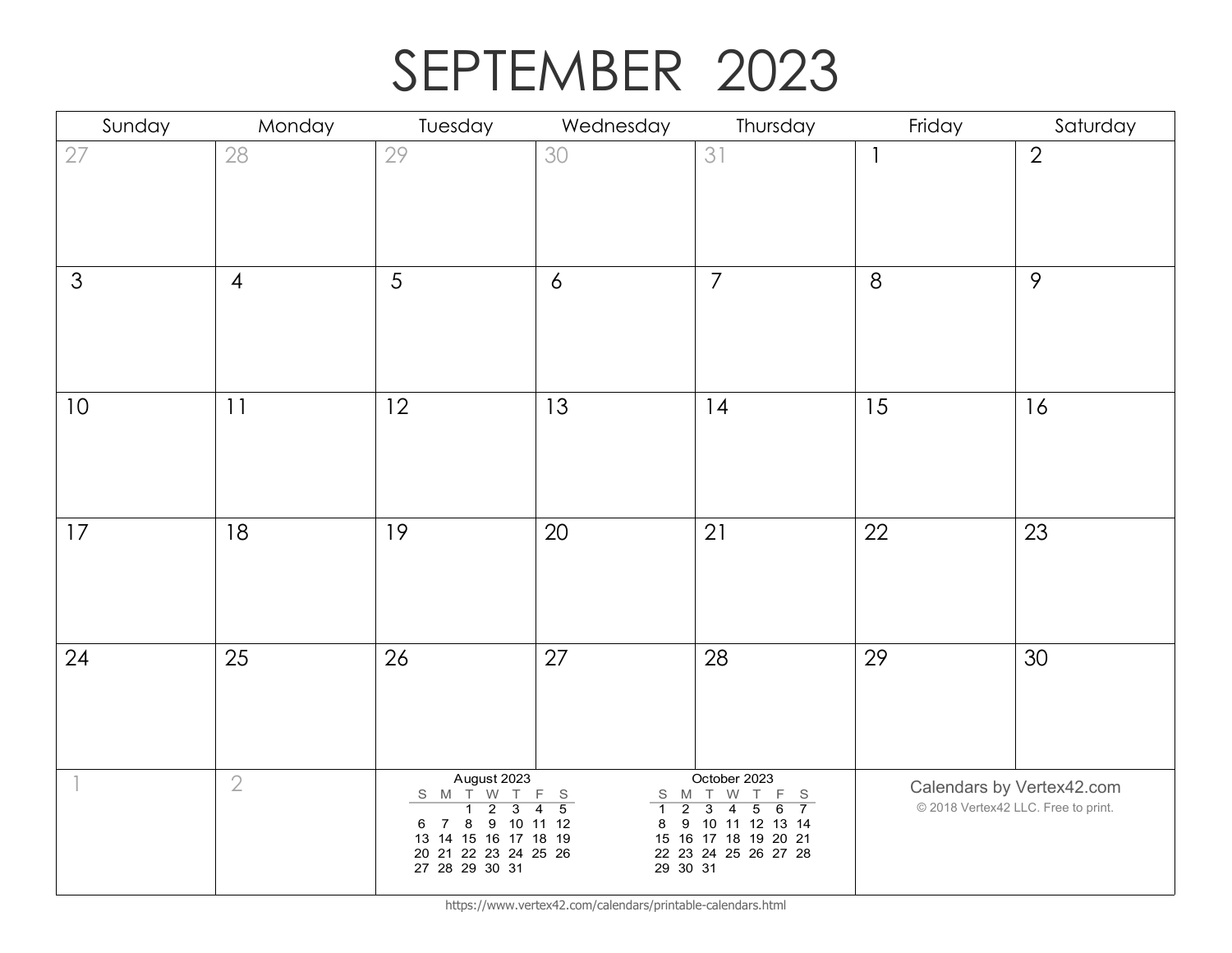# OCTOBER 2023

| Sunday                   | Monday          | Tuesday                                                                                                                                                                       | Wednesday                                                                         | Thursday                                                                                                                                                                                                   | Friday         | Saturday                                                         |
|--------------------------|-----------------|-------------------------------------------------------------------------------------------------------------------------------------------------------------------------------|-----------------------------------------------------------------------------------|------------------------------------------------------------------------------------------------------------------------------------------------------------------------------------------------------------|----------------|------------------------------------------------------------------|
| $\overline{\phantom{a}}$ | $\overline{2}$  | 3                                                                                                                                                                             | $\overline{4}$                                                                    | $\sqrt{5}$                                                                                                                                                                                                 | $\overline{6}$ | $\overline{7}$                                                   |
| $8\,$                    | $\mathcal{P}$   | 10                                                                                                                                                                            | 11                                                                                | 12                                                                                                                                                                                                         | 13             | 14                                                               |
| 15                       | 16              | 17                                                                                                                                                                            | 18                                                                                | 19                                                                                                                                                                                                         | 20             | 21                                                               |
| 22                       | 23              | 24                                                                                                                                                                            | 25                                                                                | 26                                                                                                                                                                                                         | 27             | 28                                                               |
| 29                       | 30 <sup>°</sup> | 31                                                                                                                                                                            | $\overline{\phantom{a}}$                                                          | $\sqrt{2}$                                                                                                                                                                                                 | 3              | $\sqrt{ }$                                                       |
| $\sqrt{5}$               | 6               | September 2023<br>S M T W T<br>$\overline{\mathbf{4}}$<br>$\overline{5}$<br>6<br>3<br>$7\overline{ }$<br>10 11 12 13 14 15 16<br>17 18 19 20 21 22 23<br>24 25 26 27 28 29 30 | $\mathsf F$<br>$\frac{S}{2}$<br>$\overline{1}$<br>$\boldsymbol{9}$<br>8<br>6<br>5 | November 2023<br>S M T W<br>$\top$<br>$F_S$<br>$\overline{4}$<br>$\overline{1}$<br>$\overline{2}$<br>3<br>8<br>9 10 11<br>$\overline{7}$<br>12 13 14 15 16 17 18<br>19 20 21 22 23 24 25<br>26 27 28 29 30 |                | Calendars by Vertex42.com<br>© 2018 Vertex42 LLC. Free to print. |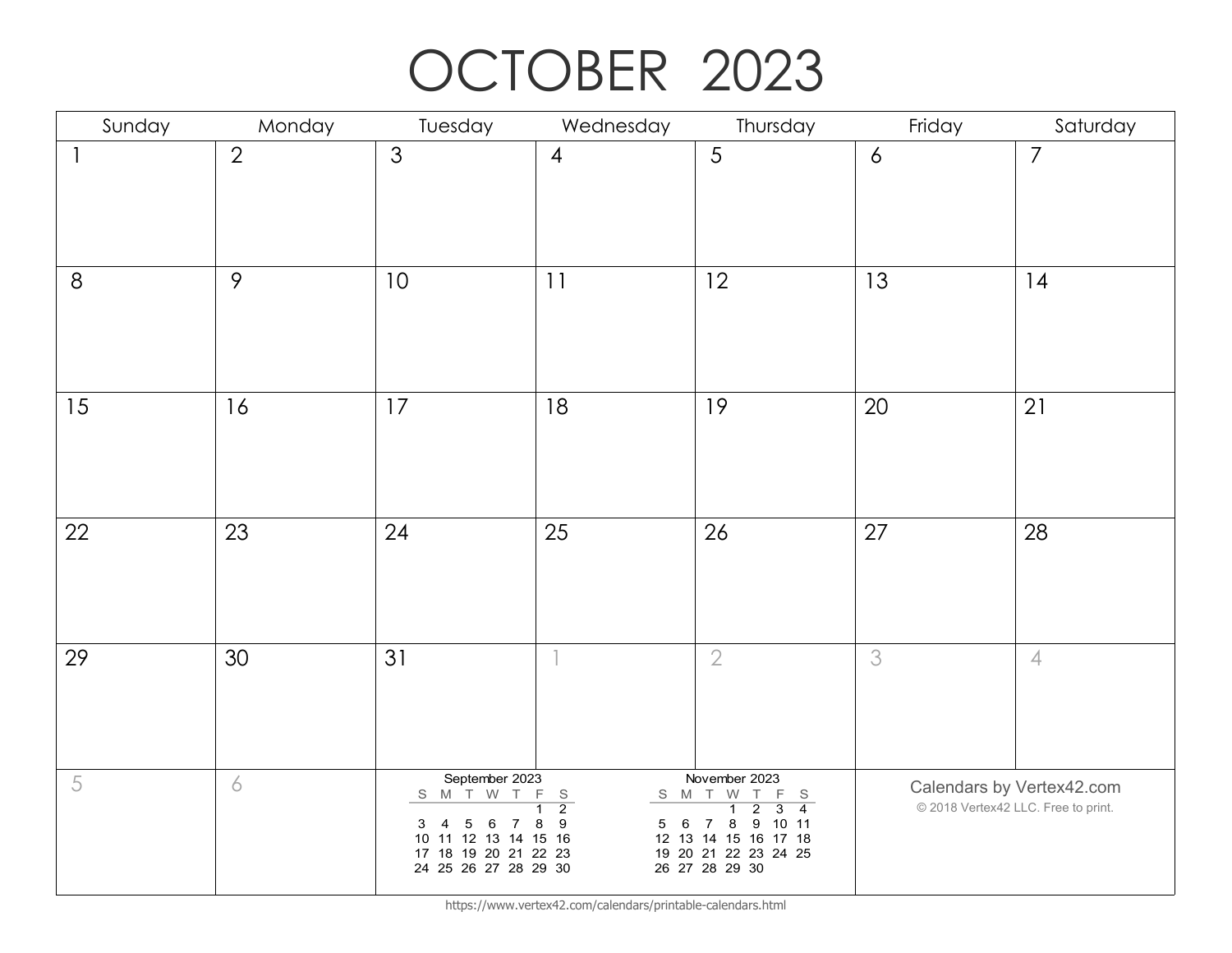### NOVEMBER 2023

| Sunday | Monday           | Tuesday                                                                                                                                                                                                      | Wednesday                                                    | Thursday                                                                                                                                          | Friday         | Saturday                                                         |
|--------|------------------|--------------------------------------------------------------------------------------------------------------------------------------------------------------------------------------------------------------|--------------------------------------------------------------|---------------------------------------------------------------------------------------------------------------------------------------------------|----------------|------------------------------------------------------------------|
| 29     | 30               | 31                                                                                                                                                                                                           |                                                              | $\overline{2}$                                                                                                                                    | $\mathfrak{Z}$ | $\overline{4}$                                                   |
| 5      | $\boldsymbol{6}$ | $\overline{7}$                                                                                                                                                                                               | $8\,$                                                        | $\mathcal{P}$                                                                                                                                     | 10             | 11                                                               |
| 12     | 13               | 14                                                                                                                                                                                                           | 15                                                           | 16                                                                                                                                                | 17             | 18                                                               |
| 19     | 20               | 21                                                                                                                                                                                                           | 22                                                           | 23                                                                                                                                                | 24             | 25                                                               |
| 26     | 27               | 28                                                                                                                                                                                                           | 29                                                           | 30                                                                                                                                                |                | $\mathbf 2$                                                      |
| 3      | $\overline{4}$   | October 2023<br>S M T W<br>T.<br>$\overline{2}$<br>$\overline{4}$<br>$\overline{5}$<br>$\overline{1}$<br>$\overline{3}$<br>9 10 11 12 13 14<br>8<br>15 16 17 18 19 20 21<br>22 23 24 25 26 27 28<br>29 30 31 | F<br>$\mathbb S$<br>$\overline{7}$<br>6<br>$3 \quad 4$<br>31 | December 2023<br>S M T W T<br>F<br>$\frac{S}{2}$<br>9<br>5<br>8<br>6<br>7<br>10 11 12 13 14 15 16<br>17 18 19 20 21 22 23<br>24 25 26 27 28 29 30 |                | Calendars by Vertex42.com<br>© 2018 Vertex42 LLC. Free to print. |